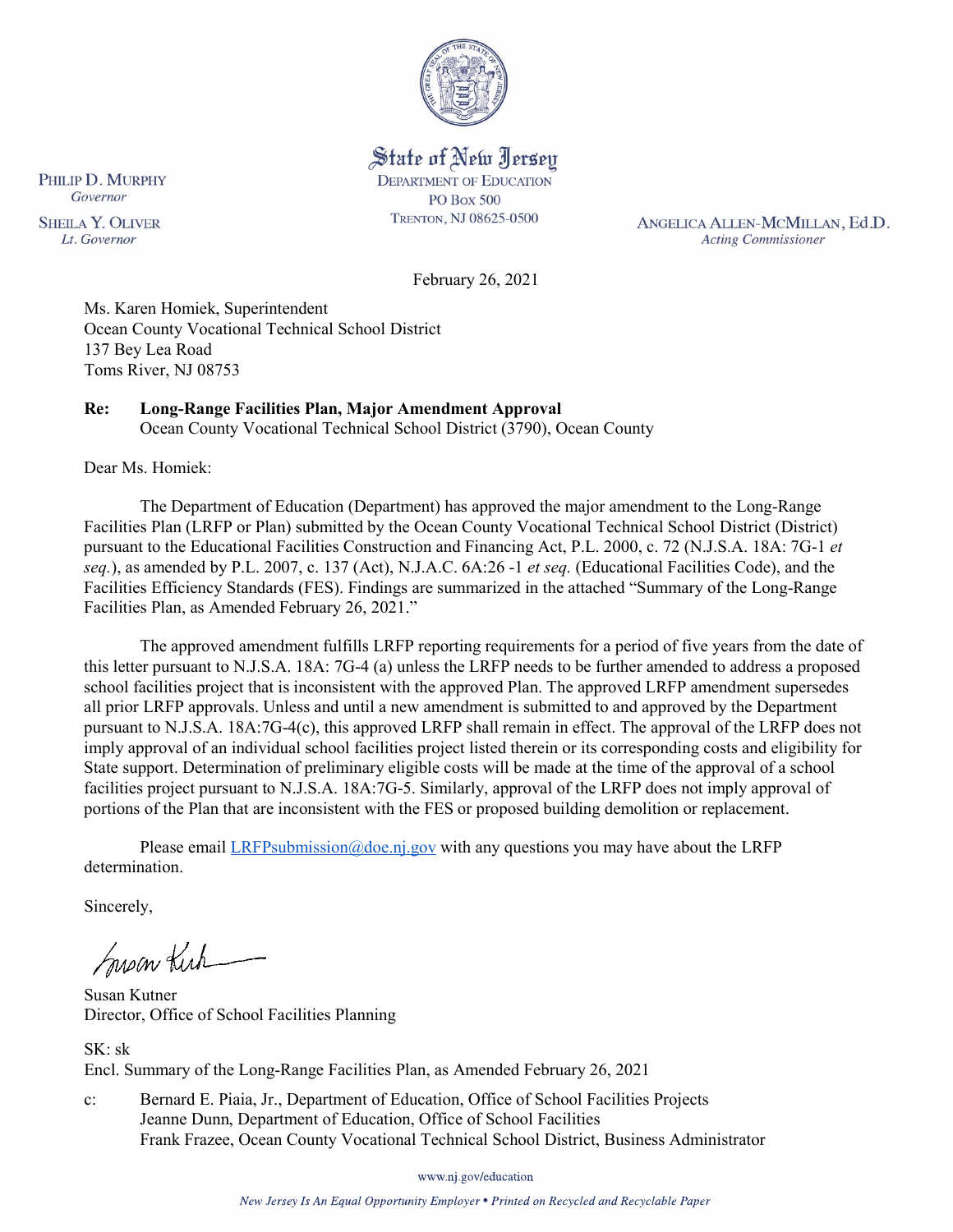# **Ocean County Vocational Technical School District (3790) Summary of the Long-Range Facilities Plan, as Amended February 26, 2021**

The Department of Education (Department) has completed its review of the major amendment to the Long-Range Facilities Plan (LRFP or Plan) submitted by the Ocean County Vocational Technical School District (District) pursuant to the Educational Facilities Construction and Financing Act, P.L. 2000, c. 72 (N.J.S.A. 18A: 7G-1 *et seq.*), as amended by P.L. 2007, c. 137 (Act), N.J.A.C. 6A:26-1 et seq. (Educational Facilities Code), and the Facilities Efficiency Standards (FES).

The following provides a summary of the District's approved amended LRFP. The summary is based on the standards set forth in the Act, the Educational Facilities Code, the FES, District-reported information in the Department's LRFP reporting system, and supporting documentation. The referenced reports in *italic* text are standard reports available on the Department's LRFP website.

## **1. Inventory Overview**

The District is classified as a Regular Operating District (ROD) for funding purposes. It provides services for students in grades 9-12.

The District identified existing and proposed schools, sites, buildings, rooms, and site amenities in its LRFP. Table 1 lists the number of existing and proposed district schools, sites, and buildings. Detailed information can be found in the *School Asset Inventory Report* and the *Site Asset Inventory Report.*

**As directed by the Department, school facilities projects that have received initial approval by the Department and have been approved by the voters, if applicable, are represented as "existing" in the LRFP.** Approved projects that include new construction and/or the reconfiguration/reassignment of existing program space are as follows: n/a.

| Category                                     | <b>Existing</b> | <b>Proposed</b> |
|----------------------------------------------|-----------------|-----------------|
| Number of Schools (assigned DOE school code) |                 |                 |
| Number of School Buildings <sup>1</sup>      |                 |                 |
| Number of Non-School Buildings <sup>2</sup>  |                 |                 |
| Number of Vacant Buildings                   |                 |                 |
| Number of Sites                              |                 |                 |

#### **Table 1: Number of Schools, School Buildings, and Sites**

Based on the existing facilities inventory submitted by the District:

- Schools using leased buildings (short or long-term):  $n/a$
- Schools using temporary classroom units (TCUs), excluding TCUs supporting construction: n/a
- Vacant/unassigned school buildings:  $n/a$

 $\overline{a}$ 

<span id="page-1-1"></span><span id="page-1-0"></span>*<sup>1</sup>* Includes district-owned buildings and long-term leases serving students in district-operated programs

<sup>&</sup>lt;sup>2</sup> Includes occupied district-owned buildings not associated with a school, such as administrative buildings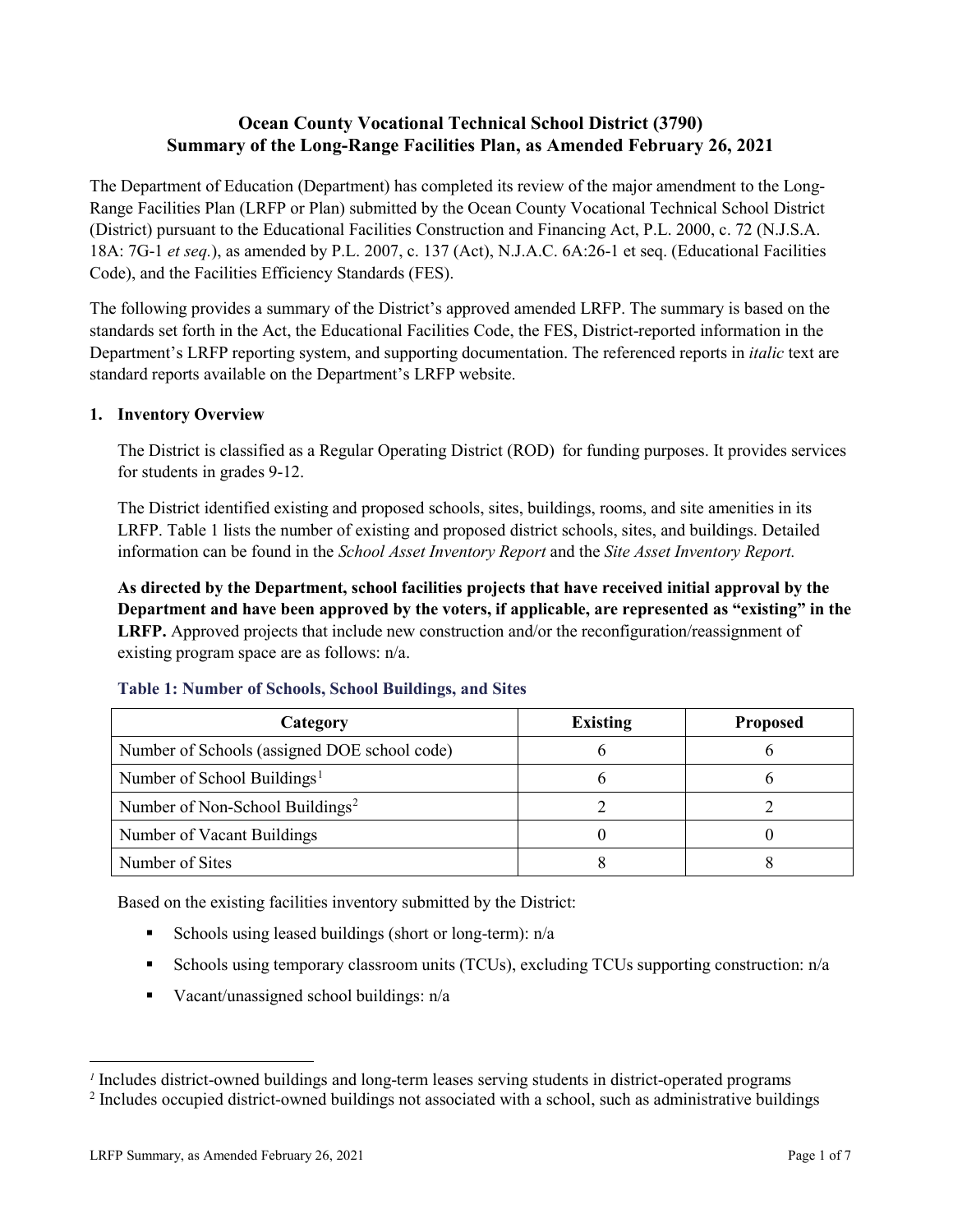Findings:

The Department has determined that the proposed inventory is adequate for approval of the District's LRFP amendment. However, the LRFP determination does not imply approval of an individual school facilities project listed within the LRFP; the District must submit individual project applications for project approval.

## **2. District Enrollments**

The District determined the number of students, or "proposed enrollments," to be accommodated for LRFP planning purposes on a district-wide basis and in each school.

Since the District is a county vocational school district, the Department does not require the submission of a standard cohort-survival enrollment projection. Instead, proposed enrollments are based on district proposed CTE programs and capacity and are conditionally accepted for LRFP planning purposes pending approval by the Department's Office of Career Readiness.

Table 2 provides a comparison of existing and proposed enrollments. All totals include special education students.

| <b>Grades</b>                | <b>Existing Enrollments</b><br>2019-20 | <b>District Proposed Enrollments</b><br>2024-25 |
|------------------------------|----------------------------------------|-------------------------------------------------|
|                              |                                        |                                                 |
| PK (excl. private providers) |                                        |                                                 |
| Grades K to 5                |                                        |                                                 |
| Grades 6 to 8                |                                        |                                                 |
| Grades 9 to 12               | 2,119                                  | 2,342                                           |
| <b>Totals PK to 12</b>       | 2,119                                  | 2,342                                           |

#### **Table 2: Enrollments**

Findings:

The Department has determined the District's proposed enrollments to be acceptable for approval of the District's LRFP amendment and for planning purposes pending review by the Department's Office of Career Readiness at the time an application for a school facilities project is submitted, if applicable.

## **3. District Practices Capacity**

Based on information provided in the room inventories, District Practices Capacity was calculated for each school building to determine whether adequate capacity is proposed for the projected enrollments based on district scheduling and class size practices. The capacity totals assume instructional buildings can be fully utilized regardless of school sending areas, transportation, and other operational issues. The calculations only consider district-owned buildings and long-term leases; short term leases and temporary buildings are excluded. **A capacity utilization factor of 90% for classrooms serving grades K-8 and 85% for classrooms serving grades 9-12 is applied in accordance with the FES.** No capacity utilization factor is applied to preschool classrooms.

In certain cases, districts may achieve adequate District Practices Capacity to accommodate enrollments but provide inadequate square feet per student in accordance with the FES, resulting in educational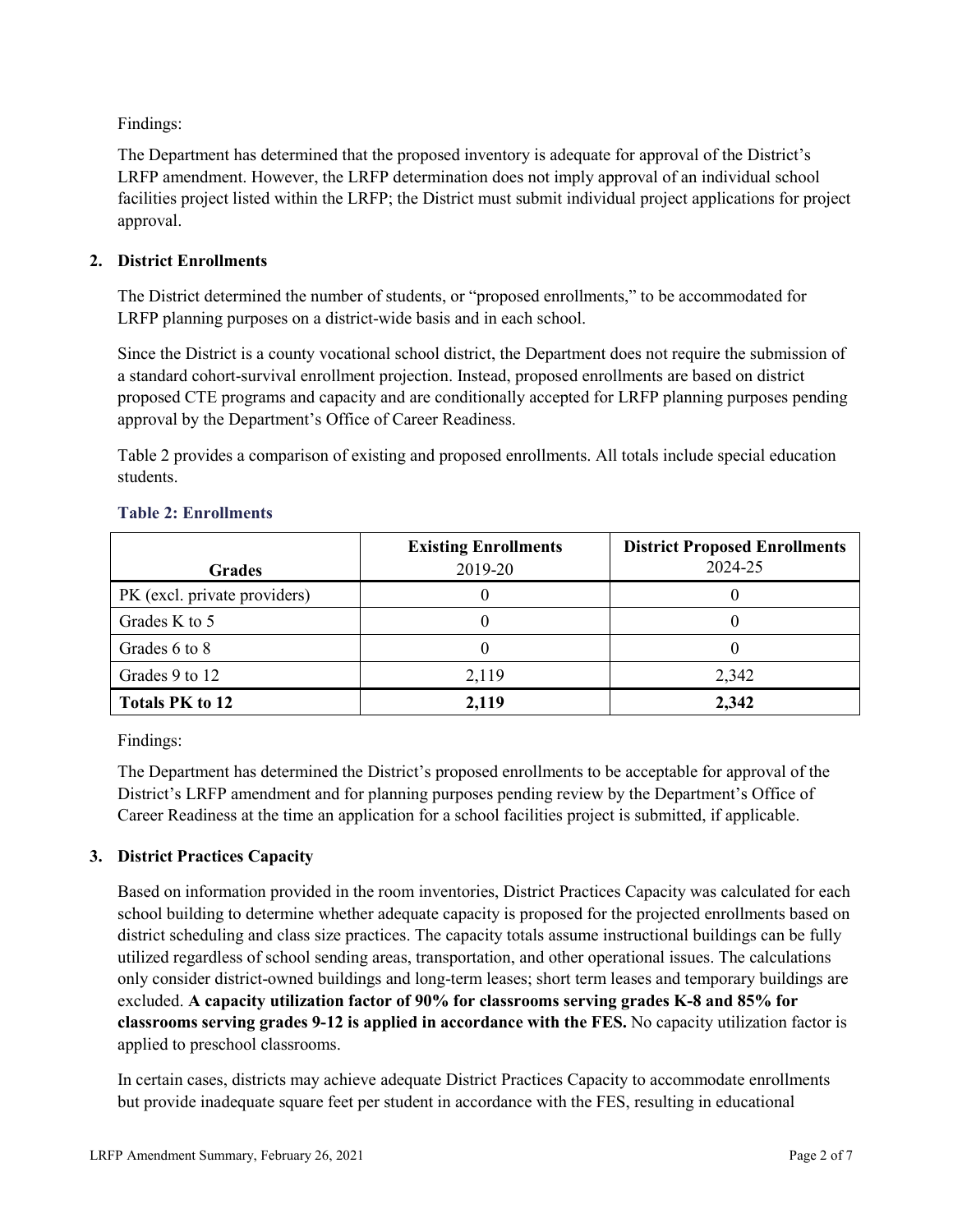adequacy issues and "Unhoused Students." Unhoused students are considered in the "Functional Capacity" calculations used to determine potential State support for school facilities projects and are analyzed in Section 4.

Table 3 provides a summary of proposed enrollments and existing and proposed District-wide capacities. Detailed information can be found in the LRFP website reports titled *FES and District Practices Capacity Report, Existing Rooms Inventory Report, and Proposed Rooms Inventory Report.*

| <b>Grades</b>              | <b>Proposed</b><br><b>Enrollments</b> | <b>Existing</b><br><b>District</b><br><b>Practices</b><br>Capacity | <b>Existing</b><br>Deviation* | <b>Proposed</b><br><b>District</b><br><b>Practices</b><br>Capacity | <b>Proposed</b><br>Deviation* |
|----------------------------|---------------------------------------|--------------------------------------------------------------------|-------------------------------|--------------------------------------------------------------------|-------------------------------|
| Elementary ( $PK$ to 5)    | 0                                     | 0.00                                                               | 0.00                          | 0.00                                                               | 0.00                          |
| Middle $(6 \text{ to } 8)$ | 0                                     | 0.00                                                               | 0.00                          | 0.00                                                               | 0.00                          |
| High $(9 \text{ to } 12)$  | 2,342                                 | 2,216.80                                                           | $-125.20$                     | 2,369.80                                                           | 27.80                         |
| <b>District Totals</b>     | 2,342                                 | 2,216.80                                                           | $-125.20$                     | 2,369.80                                                           | 27.80                         |

**Table 3: District Practices Capacity Analysis**

*\* Positive numbers signify surplus capacity; negative numbers signify inadequate capacity. Negative values for District Practices capacity are acceptable for approval if proposed enrollments do not exceed 100% capacity utilization.*

Considerations:

- Based on the proposed enrollments and existing room inventories, the District is projected to have inadequate capacity for the following grade groups, assuming all school buildings can be fully utilized: 9-12
- Adequate justification has been provided by the District if the proposed capacity for a school significantly deviates from the proposed enrollments. Generally, surplus capacity is acceptable for LRFP approval if additional capacity is not proposed through new construction.

## Findings:

The Department has determined that proposed District capacity, in accordance with the proposed enrollments, is adequate for approval of the District's LRFP amendment. The Department will require a current enrollment projection at the time an application for a school facilities project is submitted, incorporating the District's most recent Fall Enrollment Report, in order to verify that the LRFP's planned capacity meets the District's updated enrollments.

#### **4. New Construction Funding Eligibility**

*Functional Capacity* was calculated and compared to the proposed enrollments to provide a **preliminary estimate** of Unhoused Students and new construction funding eligibility. **A final determination will be made at the time of project application approval.**

*Functional Capacity* is the adjusted gross square footage of a school building *(total gross square feet minus excluded space)* divided by the minimum area allowance per full-time equivalent student for the grade level contained therein. *Unhoused Students* is the number of students projected to be enrolled in the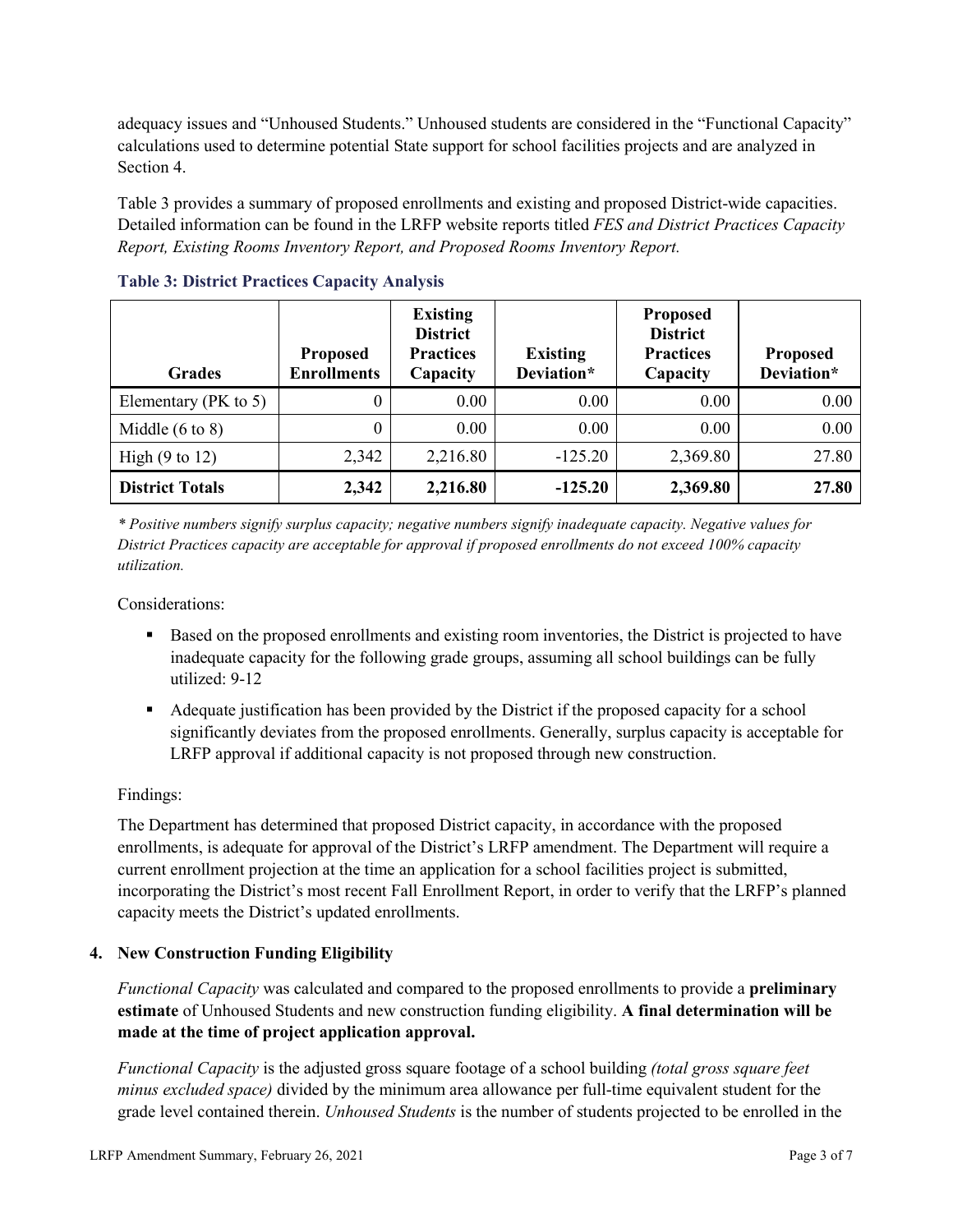District that exceeds the Functional Capacity of the District's schools pursuant to N.J.A.C. 6A:26-2.2(c). *Excluded Square Feet* includes (1) square footage exceeding the FES for any pre-kindergarten, kindergarten, general education, or self-contained special education classroom; (2) grossing factor square footage *(corridors, stairs, mechanical rooms, etc.)* that exceeds the FES allowance, and (3) square feet proposed to be demolished or discontinued from use. Excluded square feet may be revised during the review process for individual school facilities projects.

Table 4 provides a preliminary assessment of the Functional Capacity, Unhoused Students, and Estimated Maximum Approved Area for Unhoused Students for each FES grade group. The calculations exclude temporary facilities and short-term leased buildings. School buildings proposed for whole or partial demolition or reassignment to a non-school use are excluded from the calculations pending project application review. If a building is proposed to be reassigned to a different school, the square footage is applied to the proposed grades after reassignment. Buildings that are not assigned to a school are excluded from the calculations. In addition, only preschool students eligible for state funding (former ECPA students) are included. Detailed information concerning the calculations can be found in the *Functional Capacity and Unhoused Students Report* and the *Excluded Square Footage Report.*

| Category                                     | PK/K to 5 | 6 to 8   | 9 to 12     | <b>Total</b> |
|----------------------------------------------|-----------|----------|-------------|--------------|
| Eligible PK /K-12 Proposed Enrollments       | 0         | $\theta$ | 1,560 (FTE) |              |
| FES Area Allowance (SF/student)              | 125.00    | 134.00   | 151.00      |              |
| <b>Prior to Completion of Proposed Work:</b> |           |          |             |              |
| <b>Existing Gross Square Feet</b>            | $\theta$  | $\theta$ | 309,103     | 309,103      |
| <b>Adjusted Gross Square Feet</b>            | $\theta$  | $\theta$ | 304,638     | 304,638      |
| <b>Adjusted Functional Capacity</b>          | 0.00      | 0.00     | 2,017.47    |              |
| <b>Unhoused Students</b>                     | 0.00      | 0.00     | 0.00        |              |
| Est. Max. Area for Unhoused Students         | 0.00      | 0.00     | 0.00        |              |
| <b>After Completion of Proposed Work:</b>    |           |          |             |              |
| Gross Square Feet                            | $\theta$  | $\theta$ | 329,682     | 329,682      |
| New Gross Square Feet                        | $\theta$  | $\theta$ | 20,579      | 20,579       |
| <b>Adjusted Gross Square Feet</b>            | $\theta$  | $\theta$ | 325,217     | 325,217      |
| <b>Functional Capacity</b>                   | 0.00      | 0.00     | 2,153.75    |              |
| Unhoused Students after Construction         | 0.00      | 0.00     | 0.00        |              |
| Est. Max. Area Remaining                     | 0.00      | 0.00     | 0.00        |              |

#### **Table 4: Estimated Maximum Approved Area for Unhoused Students**

Facilities used for non-instructional or non-educational purposes are ineligible for State support under the Act. However, projects for such facilities shall be reviewed by the Department to determine whether they are consistent with the District's LRFP and whether the facility, if it is to house students (full or part time) conforms to educational adequacy requirements. These projects shall conform to all applicable statutes and regulations.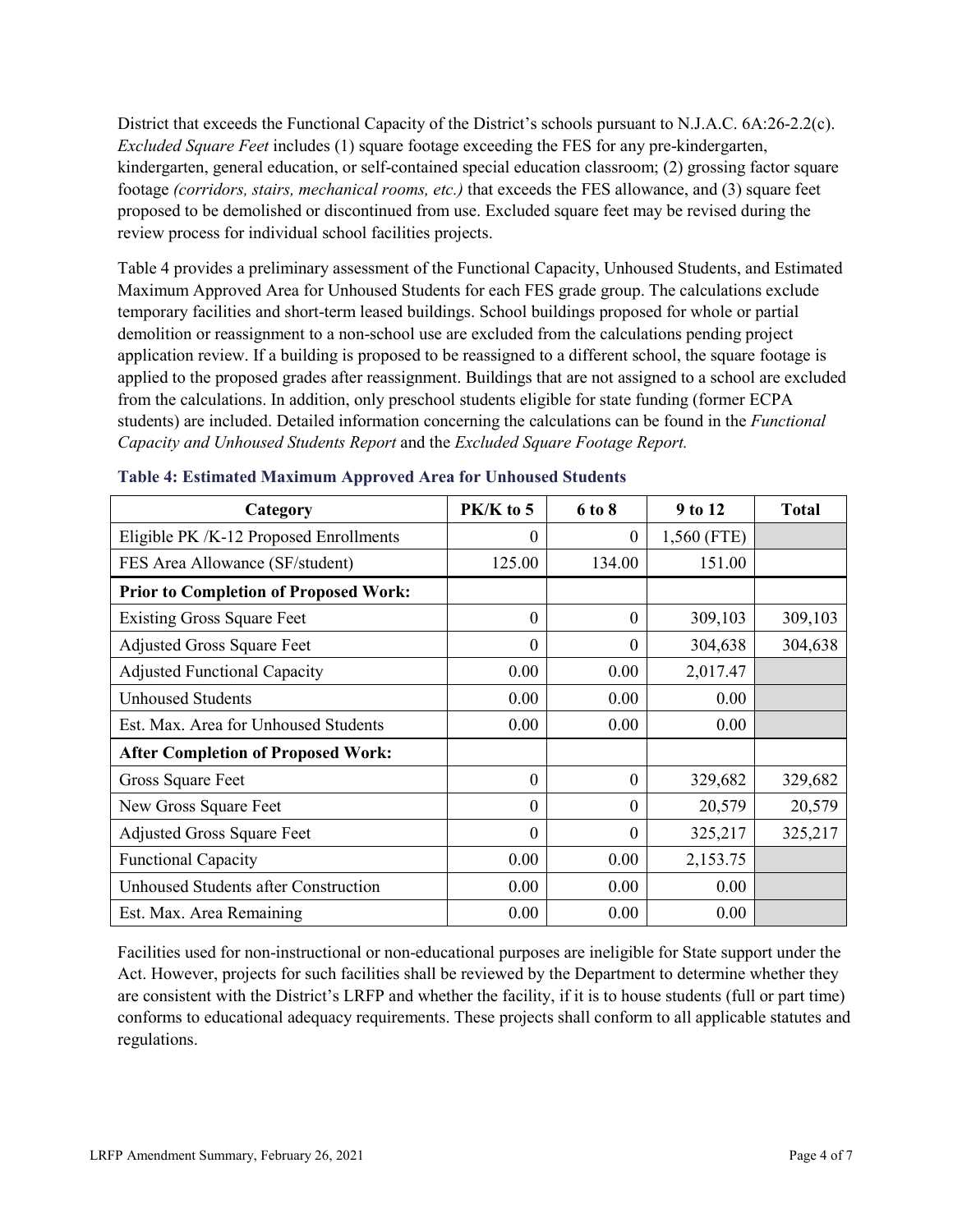Estimated costs represented in the LRFP by the District are for capital planning purposes only. The estimates are not intended to represent preliminary eligible costs or final eligible costs of approved school facilities projects.

Considerations:

- The District does not have approved projects pending completion, as noted in Section 1, that impact the Functional Capacity calculations.
- The Functional Capacity calculations *exclude* square feet proposed for demolition or discontinuation for the following FES grade groups and school buildings pending a feasibility study and project review: n/a.
- Based on the preliminary assessment, the District has Unhoused Students prior to the completion of proposed work for the following FES grade groups: n/a.
- New construction is proposed for the following FES grade groups: 9-12.
- **Proposed new construction exceeds the estimated maximum area allowance for Unhoused** Students prior to the completion of the proposed work for the following grade groups: 9-12.
- The District, based on the preliminary LRFP assessment, will not have Unhoused Students after completion of the proposed LRFP work. If the District is projected to have Unhoused Students, adequate justification has been provided to confirm educational adequacy in accordance with Section 6 of this determination.

## Findings:

Functional Capacity and Unhoused Students calculated in the LRFP are preliminary estimates. Preliminary Eligible Costs (PEC) and Final Eligible Costs (FEC) will be included in the review process for specific school facilities projects. A feasibility study undertaken by the District is required if building demolition or replacement is proposed per N.J.A.C. 6A:26-2.3(b)(10).

## **5. Proposed Work**

The District assessed program space, capacity, and physical plant deficiencies to determine corrective actions. Capital maintenance, or *"system actions,"* address physical plant deficiencies due to operational, building code, and /or life cycle issues. Inventory changes, or *"inventory actions,*" add, alter, or eliminate sites, site amenities, buildings, and/or rooms.

The Act (N.J.S.A. 18A:7G-7b) provides that all school facilities shall be deemed suitable for rehabilitation unless a pre-construction evaluation undertaken by the District demonstrates to the satisfaction of the Commissioner that the structure might pose a risk to the safety of the occupants even after rehabilitation or that rehabilitation is not cost-effective. Pursuant to N.J.A.C. 6A:26-2.3(b)(10), the Commissioner may identify school facilities for which new construction is proposed in lieu of rehabilitation for which it appears from the information presented that new construction is justified, provided, however, that for such school facilities so identified, the District must submit a feasibility study as part of the application for the specific school facilities project. The cost of each proposed building replacement is compared to the cost of additions or rehabilitation required to eliminate health and safety deficiencies and to achieve the District's programmatic model.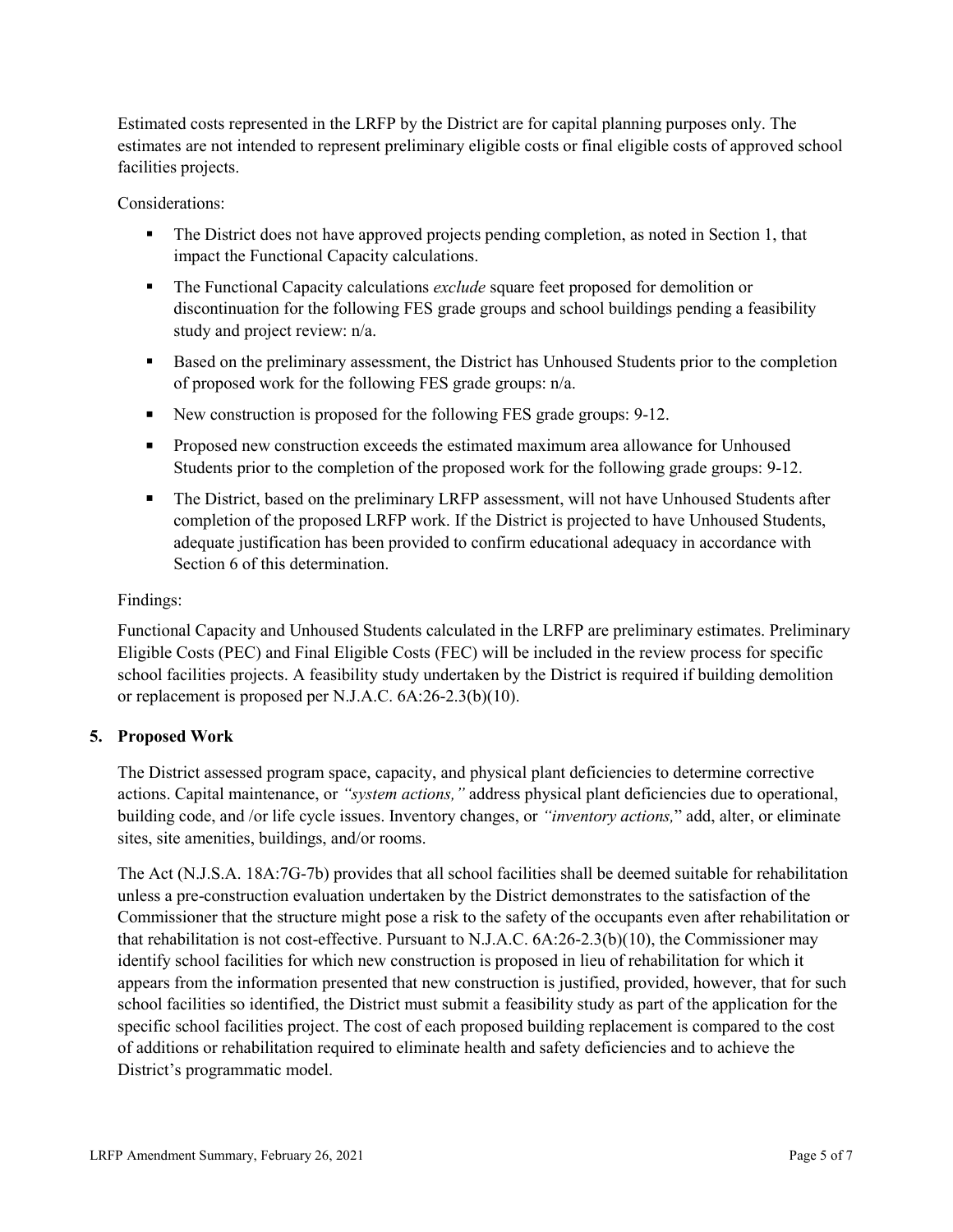Table 5 lists the scope of work proposed for each school based on the building(s) serving their student population. Proposed inventory changes are described in the LRFP website reports titled *"School Asset Inventory Report and "Proposed Room Inventory Report."* Information concerning proposed systems work, or capital maintenance can be found in the "LRFP Systems Action Summary Report."

With the completion of the proposed work, the following schools are proposed to be eliminated: n/a; the following schools are proposed to be added: n/a.

| <b>Proposed Scope of Work</b>                                                                  | <b>Applicable Schools</b>                                                               |
|------------------------------------------------------------------------------------------------|-----------------------------------------------------------------------------------------|
| <b>Renovation only</b> (no new construction)                                                   |                                                                                         |
| System actions only (no inventory actions)                                                     | Brick Center (010), M.A.T.E.S. (045), Toms<br>River Center (030), Waretown Center (040) |
| Existing inventory actions only (no systems actions)                                           | n/a                                                                                     |
| Systems and inventory changes                                                                  | n/a                                                                                     |
| <b>New construction</b>                                                                        |                                                                                         |
| Building addition only (no systems actions)                                                    | n/a                                                                                     |
| Renovation and building addition (system, existing<br>inventory, and new construction actions) | Jackson Center (020)                                                                    |
| New building on existing site                                                                  | n/a                                                                                     |
| New building on new or expanded site                                                           | n/a                                                                                     |
| Site and building disposal (in addition to above scopes)                                       |                                                                                         |
| Partial building demolition                                                                    | n/a                                                                                     |
| Whole building demolition                                                                      | n/a                                                                                     |
| Site and building disposal or discontinuation of use                                           | n/a                                                                                     |

### **Table 5: School Building Scope of Work**

Findings:

The Department has determined that the proposed work is adequate for approval of the District's LRFP amendment. However, Department approval of proposed work in the LRFP does not imply the District may proceed with a school facilities project. The District must submit individual project applications with cost estimates for Department project approval. Both school facilities project approval and other capital project review require consistency with the District's approved LRFP.

## **6. Proposed Room Inventories and the Facilities Efficiency Standards**

The District's proposed school buildings were evaluated to assess general educational adequacy in terms of compliance with the FES area allowance pursuant to N.J.A.C. 6A:26-2.2 and 2.3.

District schools proposed to provide less square feet per student than the FES after the completion of proposed work as indicated in Table 5 are as follows: n/a

Findings:

The Department has determined that the District's proposed room inventories are adequate for LRFP approval. If school(s) are proposed to provide less square feet per student than the FES area allowance, the